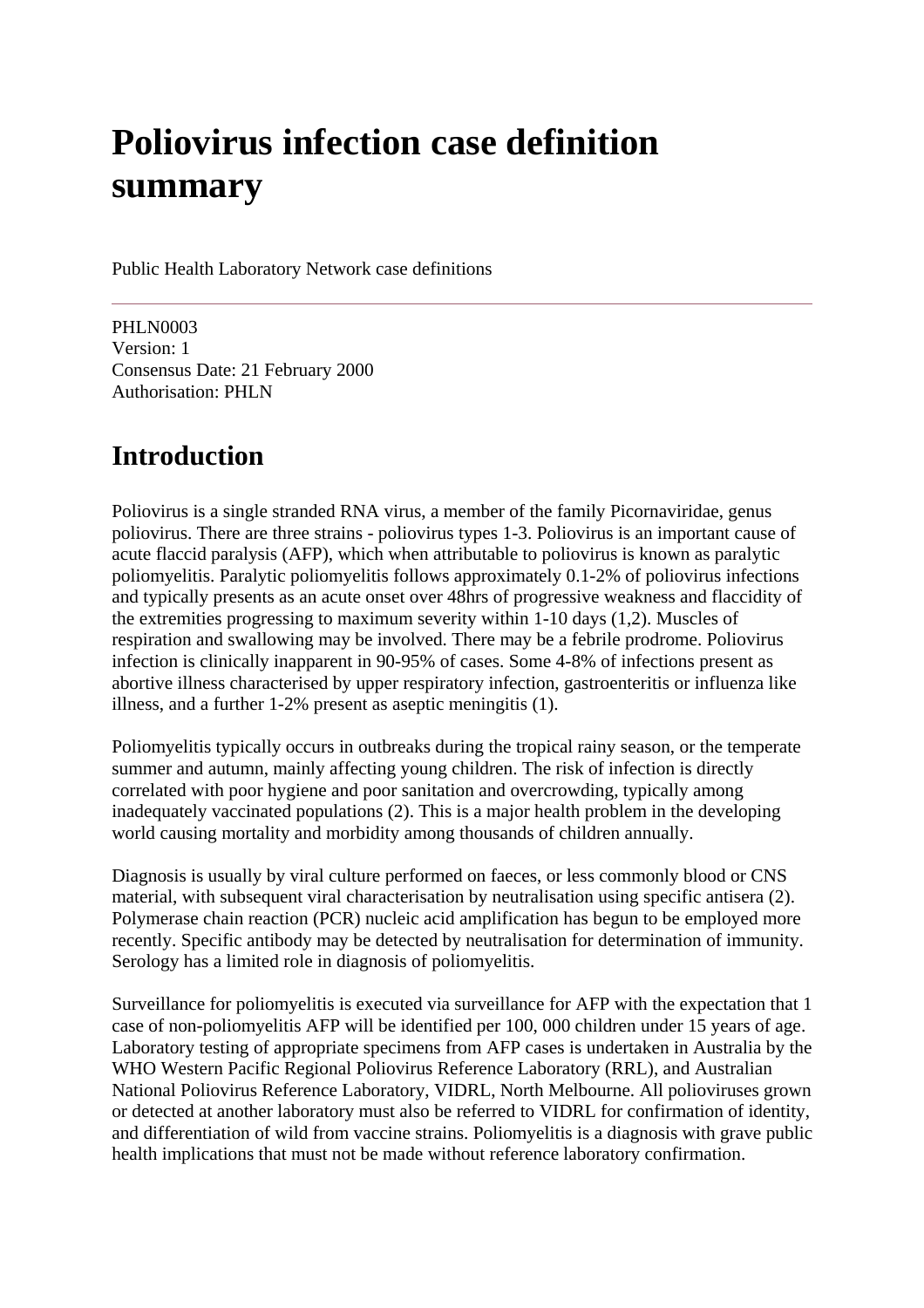# **Tests**

# **Diagnosis**

#### 2.1.1 Poliovirus (enteroviral) culture

#### *Specimens:*

Faeces - faeces is the preferred specimen as polioviruses multiply in the gastrointestinal tract for several weeks after infection (2). Faecal samples of approximately 4-8g ( 2x adult thumbnails) should be collected within 14 days (preferably 7 days) of illness onset and placed in a dry, clean, leakproof container with a screw cap. Isolation rates are increased by obtaining 2 samples 24-48 hrs apart. If it is impossible to obtain faeces a rectal swab may be substituted, but the small quantity of faecal material thus obtained is inadequate for routine use. After collection faeces should be immediately placed at 4˚C and shipped to the laboratory at this temperature within 72hrs of collection. If this is not possible the specimen must be frozen, preferably at -70˚C (although -20˚C is adequate), and transported to the laboratory frozen, preferably on dry ice.

Throat swab - throat swabs are inferior to faeces as the titre of virus is 10 fold lower and the duration of shedding is short (7-10 days). They are not recommended for poliovirus surveillance by WHO (2). If swabs are employed they should be cotton, rayon or dacrontipped, plastic coated or aluminium shafted. Once the swab is taken it should be placed into viral transport medium and transported to the laboratory at 4˚C.

CSF - polioviruses are rarely detected in CSF by culture which is therefore not recommended for poliovirus surveillance by WHO (2). PCR amplification of poliovirus sequences from CSF may be possible (see below), but should not replace culture of faeces. If CSF is collected a minimum of 0.5 ml should be placed into a sterile, leak proof tube, chilled at 4˚C and transported immediately to the laboratory.

Biopsies and post mortem specimens - In fatal cases neurological tissue of approximately 1cm3, preferably from cervical and lumbar cord, medulla and pons, should be obtained aseptically and placed in separate sterile containers with sufficient viral transport medium to keep the specimens moist (2). Also a segment of descending colon 3-5cm long, containing faecal material should be taken.

#### *Sensitivity:*

Analytical sensitivity: 1 TCID50 of poliovirus is about 1000 particles Clinical sensitivity: 100% by definition ie poliovirus case definition is in terms of poliovirus culture, but poorly defined in practice. Culture appears to be approximately 50-75% sensitive compared to PCR (see below).

*Specificity:* little systematic data available - specificity of culture approaches 100%

*Suitable external QA programs:* WHO annual proficiency panel (participation by RRL)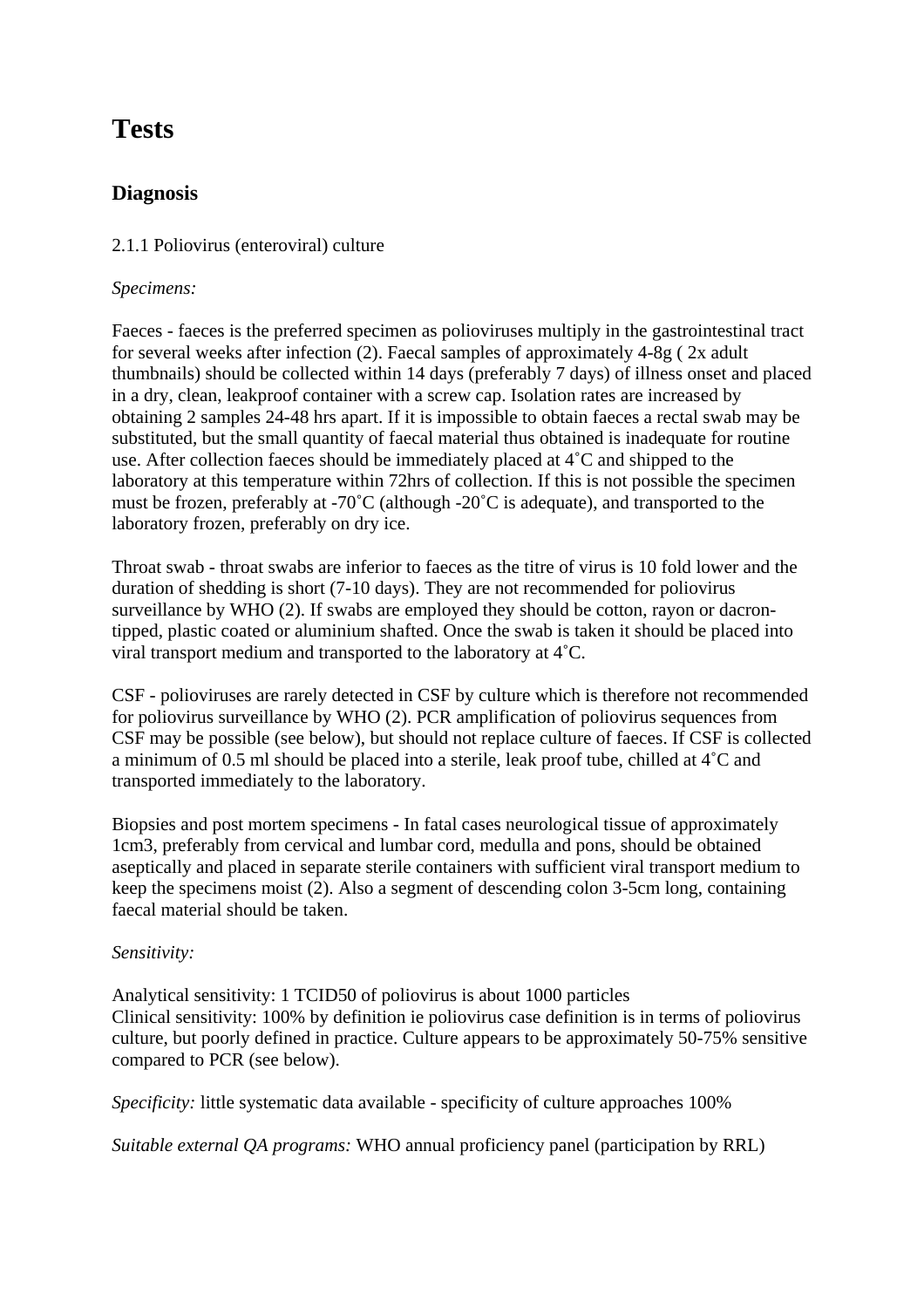#### 2.1.2 Enteroviral (potentially including poliovirus) PCR

#### *Specimens:*

PCR is increasingly used in of detection enteroviruses, especially in the CNS, and may detect an enterovirus (poliovirus) when poliovirus infection is not clinically suspected eg aseptic meningitis, or may be used to complement culture of faeces by providing rapid detection of an enterovirus. PCR amplification product may be further characterised, for example by nucleic acid sequencing, and a suspected poliovirus may potentially be identified in this manner (see below). Specimens (faeces) should immediately be obtained for viral culture and referred to the RRL for confirmation should this situation arise. Viral culture and subsequent characterisation remains the standard method of laboratory surveillance for poliovirus. For PCR a minimum of 0.5 ml CSF is collected into a sterile, leak proof tube, chilled at 4˚C and transported immediately to the laboratory. Swabs, biopsies, and faeces are collected as above.

#### *Sensitivity:*

PCR for enteroviruses is not currently standardised and assay performance may vary significantly between laboratories.

Analytical sensitivity: typically 0.01-1.0 TCID50 of enterovirus (about 10-1000 particles) (3) Clinical sensitivity: culture appears to be about 50-75% as sensitive as PCR (4, 5, 6).

*Specificity:* specificity of well executed PCR approaches 100% but assay performance may vary site to site.

#### *Suitable external QA programs:* not available

#### 2.1.3 Poliovirus serology (neutralization assay)

The serological diagnosis of poliovirus infection in patients with poliomyelitis is not recommended due to difficulties in interpreting results in the context of high coverage with polio vaccine (2). Also serology cannot distinguish antibody to wild-type poliovirus from antibody to a vaccine strain (Sabin). Serology is used for determination of immunity to poliovirus. A standard microneutralization procedure is employed using 100 TCD50 of vaccine (Sabin) strains of poliovirus 1, 2 and 3 as challenge viruses grown in HEp-2 cells, and doubling dilutions of patient sera from a starting dilution of 1/8 (2). The neutralization end point is calculated by the Karber formula and is expressed as international units by comparison with the International Standard Poliovirus Antiserum, National Institute for Biological Standards and Control, UK (NIBSC).

#### *Specimens:*

Serum: for determination of immunity a single blood sample is required of minmum 0.5ml volume, preferably 2ml. Serum should be transported to the laboratory at 4˚C within 72hrs of collection, or frozen and transported frozen.

*Sensitivity:* ill defined - highly sensitive

*Specificity:* approaches 100%

*Suitable external QA programs:* none available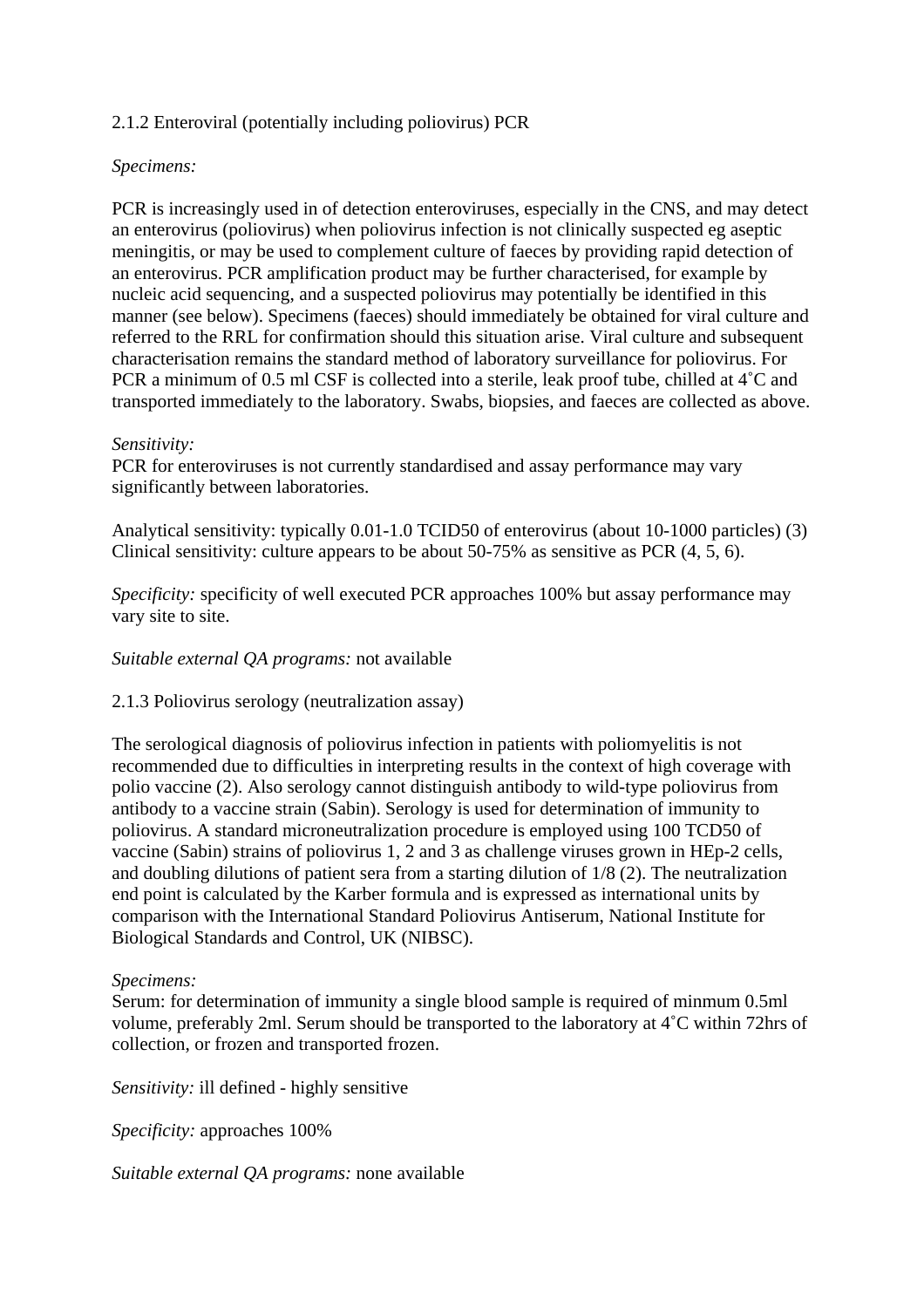# **2.2 Characterisation**

#### 2.2.1 Enteroviral typing (virus neutralization, PCR)

Enteroviruses may be classified by antigenic type, based on serum neutralizing assay. The most commonly employed approach to serotyping employs type-specific polyclonal reference antisera mixed into "intersecting" pools (ie contains antisera to individual enteroviruses in some pools but not in others) (7). Attempted neutralization of an enterovirus isolate with each antiserum pool allows inference regarding the serotype of the isolate. The most commonly used scheme is that of Lim, Benyesh-Melnick (LBM) which employs eight pools A-H containing antisera to 42 enteroviruses, and supplementary pools and antisera for the remainder.

In some circumstances, for example when a particular enterovirus is known to be the dominant serotype circulating in the community, laboratories may elect to dispense with intersecting pools and attempt neutralization with only antiserum to the expected (homologous) virus, with antiserum to an unrelated (heterologous) enterovirus used as a negative control.

More recently nucleic acid sequence of the VP1 gene has been demonstrated to correlate with enteroviral serotype (8). Generic RT-PCR primers have been developed which amplify all enterovirus serotypes and allow amplified partial sequence of the VP1 region to be compared with available databases of prototype enterovirus strains.

*Specimens:* enteroviral isolate from cell culture

*Sensitivity:* not applicable.

*Specificity:* ill defined but very high, approaches 100%

*Suitable external QA programs:* not available

#### 2.2.2 Confirmation of Poliovirus Identity and Typing (RRL only)

Polioviruses are identified in the first instance using selective growth in L20B cells, a transgenic mouse L cell line expressing the poliovirus receptor, and RD cells (2). Polioviruses are conventionally typed as poliovirus types 1, 2 or 3 by standard neutralization assay using WHO standard type-specific antisera supplied by the National Institute for Public Health and the Environment (RIVM), Netherlands. More recently poliovirus serotype specific PCR primers targetting the VP1 gene developed by CDC have been implemented as the first line technique for poliovirus typing in regional poliovirus reference laboratories including Australia, and selected national reference laboratories. Sequence of the VP1 gene has been shown to correlate with serotype (9).

*Specimens:* enteroviral isolate (presumed poliovirus) from cell culture

*Sensitivity:* not applicable.

#### *Specificity:*

Specificity of selective cell culture growth is high, but on occasion reoviruses and some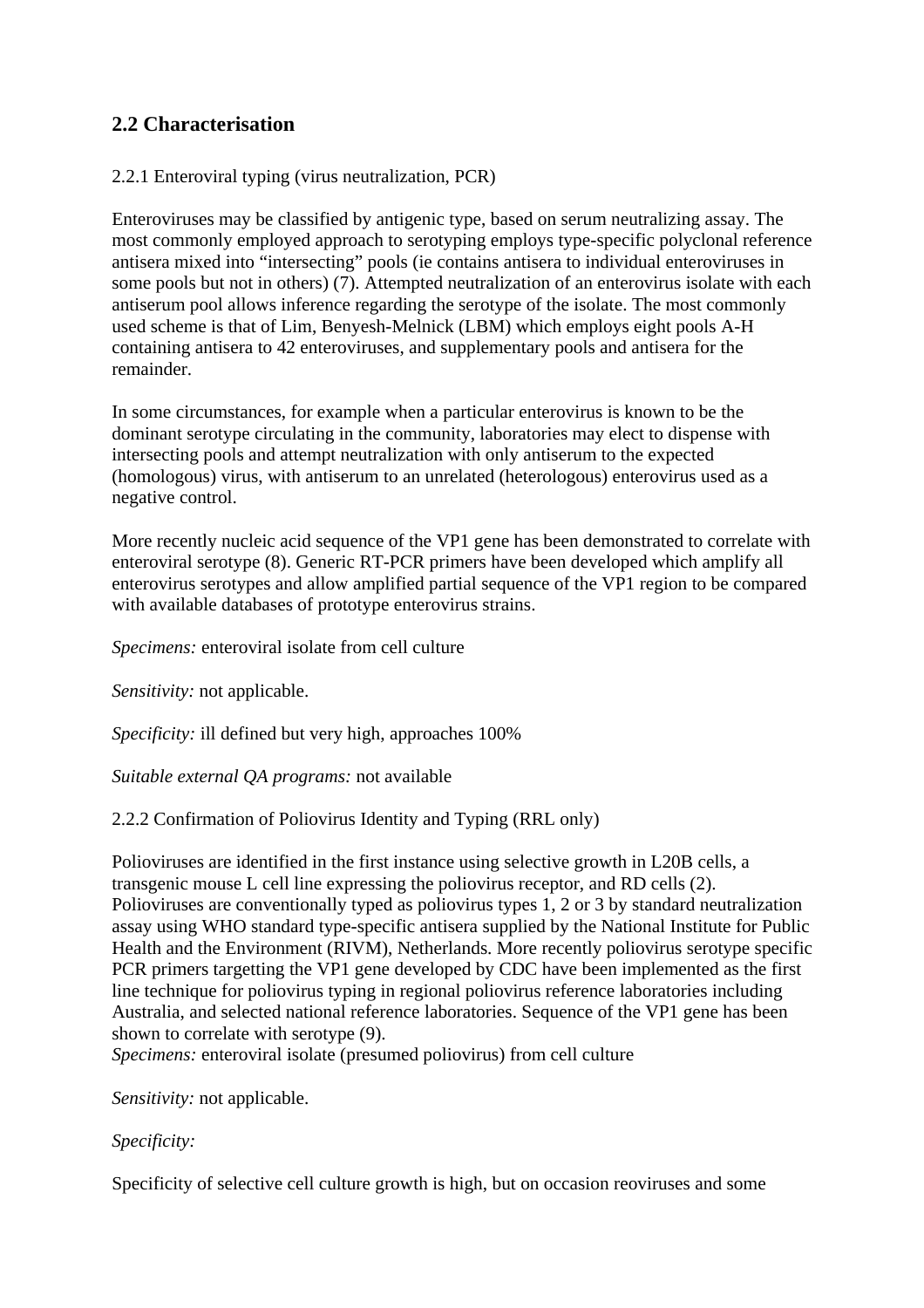coxsacxkie A viruses may also grow in this cell line. These would not give interpretable results in serotyping assays and would be subsequently identified using standard methods for these viruses. If necessary they could be referred to a WHO global specialist poliovirus laboratory for identification. Specificity of poliovirus typing by either neutralization or PCR is very high approaching 100%.

*Suitable external QA programs:* Annual WHO proficiency panels (participation by RRL)

## 2.2.3

Intratypic differentiation of Polioviruses (EIA, nucleic acid hybridization, PCR, RRL only) Wild type and vaccine strain (Sabin) polioviruses are conventionally differentiated by enzyme immunoassay (EIA) and nucleic acid hybridisation (NAPH) (2, 10). The EIA was developed by RIVM Netherlands and employs cell culture grown test virus as antigen, with cell culture grown wild-type and Sabin viruses as control antigens, and cross absorbed polyclonal antisera to wild-type, Sabin viruses and both (total). The NAPH assay was developed by CDC and employs digoxigenin labelled synthetic oligonucleotide probes that recognise the poliovirus VP1/2a region (either of Sabin poliovirus 3 or of all polioviruses from all three types) (11). More recently vaccine strain (Sabin) and wild-type specific poliovirus PCR primers developed by CDC have been shown to correlate with serologic reactivity (12). Use of vaccine strain (Sabin) specific poliovirus PCR has been implemented as the first line technique for intratypic differentiation of poliovirus in regional reference laboratories including Australia, and selected national reference laboratories. Were an Australian poliovirus isolate determined to be a wild type its identity would immediately be confirmed by PCR and nucleic acid sequencing, and referred to a WHO global specialist poliovirus laboratory such as the Centers for Disease Control & Prevention, USA (CDC), for confirmation of these results.

*Specimens:* typed poliovirus isolate from cell culture

*Sensitivity:* not applicable

*Specificity:* ill defined - approaches 100% for vaccine strain (Sabin) strains

*Suitable external QA programs:* Annual WHO proficiency panels (participation by RRL)

### **References**

- 1. Morens M et al. Polioviruses and other enteroviruses. Chapter 17 in Belsche RB Textbook of Human Virology 2nd Ed. 1991, Mosby St Louis.
- 2. Global Programme for Vaccines and Immunization Expanded Program on Immunization. Manual for the virological investigation of polio. 1997 World Health Organization, Geneva, WHO/EPI/GEN/97.01.
- 3. Muir P et al. Multicenter quality assessment of PCR methods for detection of enteroviruses. J Clin Microbiol 1999 37: 1409-1414.
- 4. Buonagurio D et al. Direct detection of Sabin poliovirus vaccine strains in stool specimens of first-dose vaccinees by a sensitive reverse transcription-PCR method. J Clin Microbiol 1999 37: 283-289.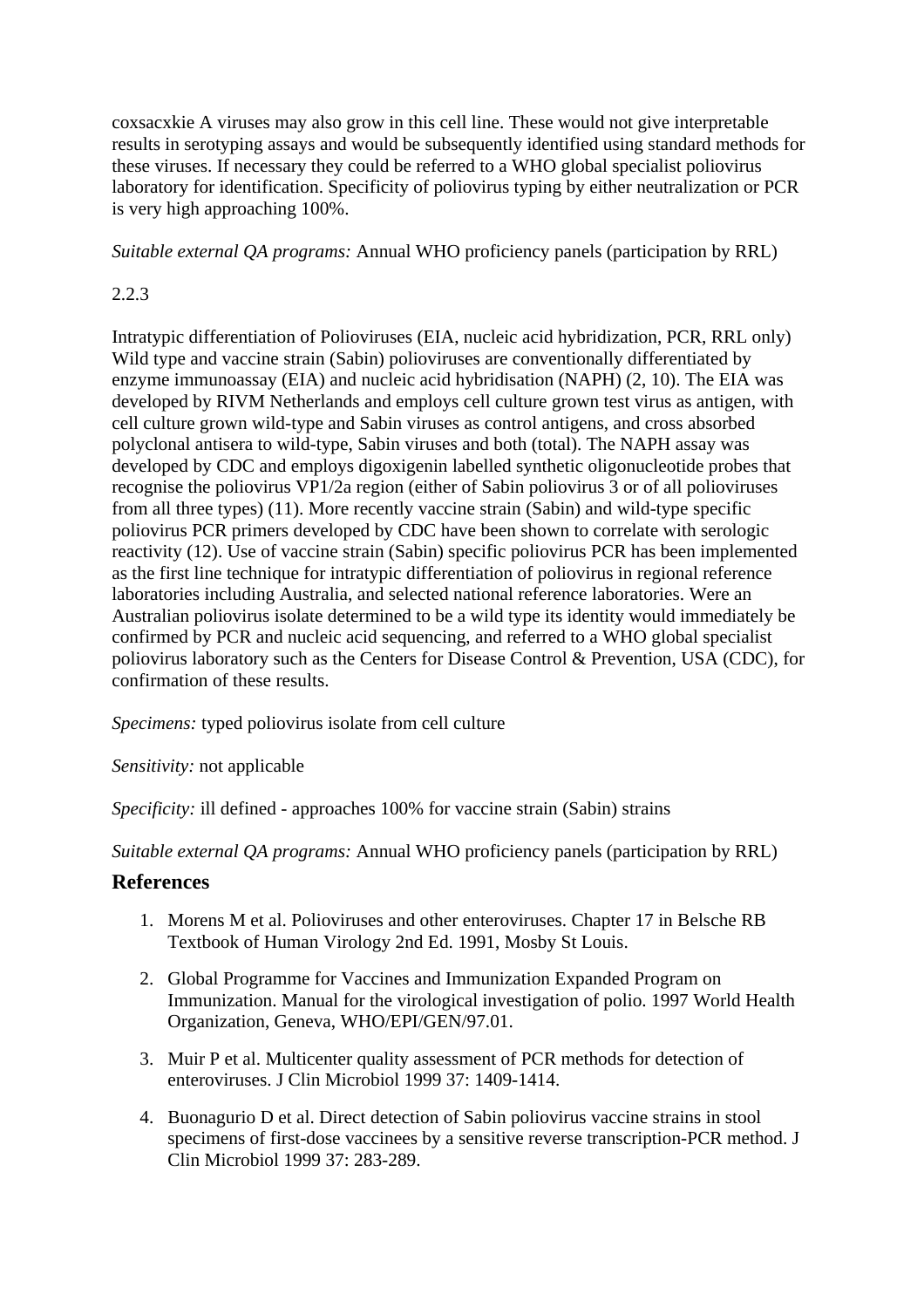- 5. Kessler H et al. Rapid diagnosis of enterovirus infection by a new one-step reverse transcription-PCR assay. J Clin Microbiol 1997 35: 976-977.
- 6. Yerly S et al. Rapid and sensitive detection of enteroviruses in specimens from patients with aseptic meningitis. J Clin Microbiol 1996 34: 199-201.
- 7. Lim KA et al. Typing of viruses by combinations of antiserum pools. application to typing of enteroviruses (coxsackie and ECHO) 1960 J Immunol 87: 309-317.
- 8. Oberste S et al. Typing of human enteroviruses by partial sequencing of VP1. 1999 J Clin Microbiol 37: 1288-1293.
- 9. Kilpatrick D et al. Serotype-specific identification of polioviruses by PCR using primers containing mixed-base or deoxyinosine residues at positions of codon degeneracy. 1998 J Clin Microbiol: 352-357.
- 10. van der Avoort H et al. Comparative study of five methods for intratypic differentiation of polioviruses. J Clin Microbiol 1995 33: 2562-2566.
- 11. De L et al. Identification of vaccine-related polioviruses by hybridization with specific RNA-probes. J Clin Microbiol 1995 33 561-571.
- 12. Hen-Fu Yang et al. Detection and identification of vaccine related polioviruses by the polymerase chain reaction. 1991 Virus Res 20: 159-179.

# **3. PHLN laboratory definition**

# **3.1 Definitive criteria**

Culture of wild-type poliovirus with RRL confirmation, or

PCR detection of wild-type poliovirus with RRL confirmation (NB. WHO does not yet endorse use of PCR for primary detection of poliovirus as distinct from use in poliovirus typing. This criterion should only be invoked where a poliovirus isolate cannot be obtained)

### **3.2 Suggestive criteria**

A four fold rise in poliovirus type-specific antibody

(NB. serology cannot distinguish antibody to wild-type poliovirus from antibody to a vaccine strain (Sabin). This criterion should only be invoked where a poliovirus isolate cannot be obtained.)

# **4. Surveillance case definitions**

### **4.1 Poliovirus Infection:**

Culture of wild-type poliovirus from the throat, blood, faeces or CNS material confirmed by the RRL.